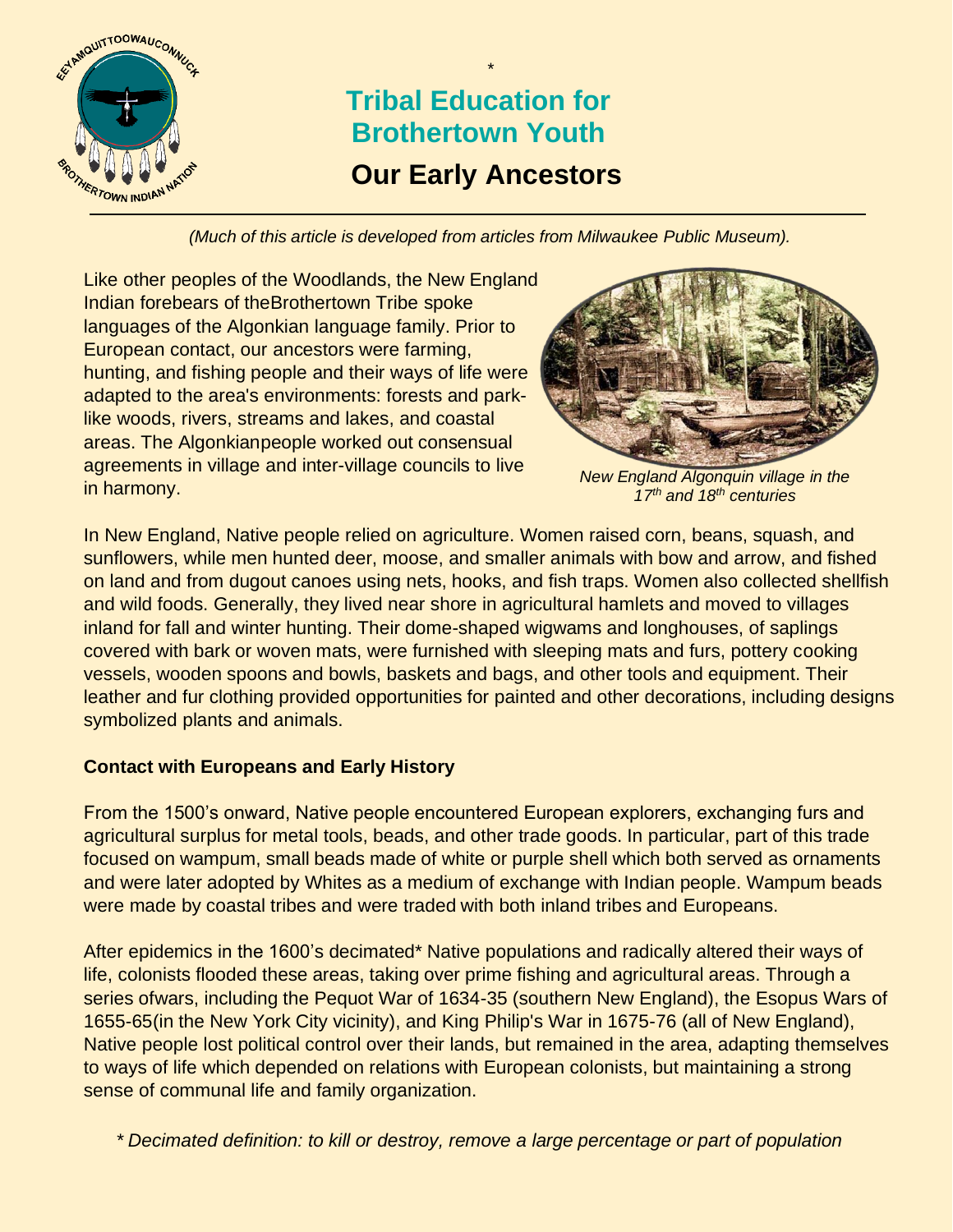#### **The Selling Tribal lands and resulting problems**

In southeastern New England, land transactions between Natives and Europeans continued and combined with increasing encroachment on remaining Native lands. As Native people were confined to smaller parcels of land, they could no longer move their settlements freely when soils and firewood sources became depleted. Different patterns of land use probably arose, including shorter fallow periods or no fallow periods for agricultural lands, resulting in lower production. Native people may have countered this by increasing catches of herring for use as fish fertilizer orby taking up new European crops which were more tolerant of depleted soils.

At the same time, the shrinking Native lands made subsistence hunting problematic, and Native people needed firearms to hunt more effectively on the lands remaining to them. Additionally, native hunters needed to venture farther from settlements to avoid competing with settlers. European's fear of armed Native populations led to new colonial laws against selling firearms, powder, and shot to Native people. During this time native materials and culture had been replaced or were in the process of being changed by European goods, including ceramics, and clothing (except moccasins), housewares, and tools. Native house design remained constant, but their construction was changed by introduction of iron tools.

#### **Missionaries and Conversion to Christianity**

All the changes above also caused large-scale change in other parts of their lives. The 1640's saw the beginning of attempts to convert Native people in southern New England, largely through simultaneously converting Native people to Christianity and European patterns of life, of "Praying Towns" where Christian Indians lived separately, and they did this from both Europeans and non-Christian Natives.

As other groups were divested of their lands, some Native people took up residence in newly developing urban areas - increasing the numbers of "urban" Indians working as domestics or in small-scale industry. However, even in these situations, European settlers attempted to control their interaction with Native people through mechanisms like curfews which dictated that Indians could not remain in town overnight.Other individuals and families left the area to join other groups in less settled areas.

### **After King Philip's War**

The defeat of Native forces in the Pequot War and King Philip's War spelled the end of Native autonomy (the right of self-government) in southeastern New England and radically transformed the lives of Native people and the constitution of Native societies which remained in ancestral areas. By 1676, large numbers of Native people were enslaved or indentured, not only encouraging but simultaneously creating structures of inequality that have continued for centuries.